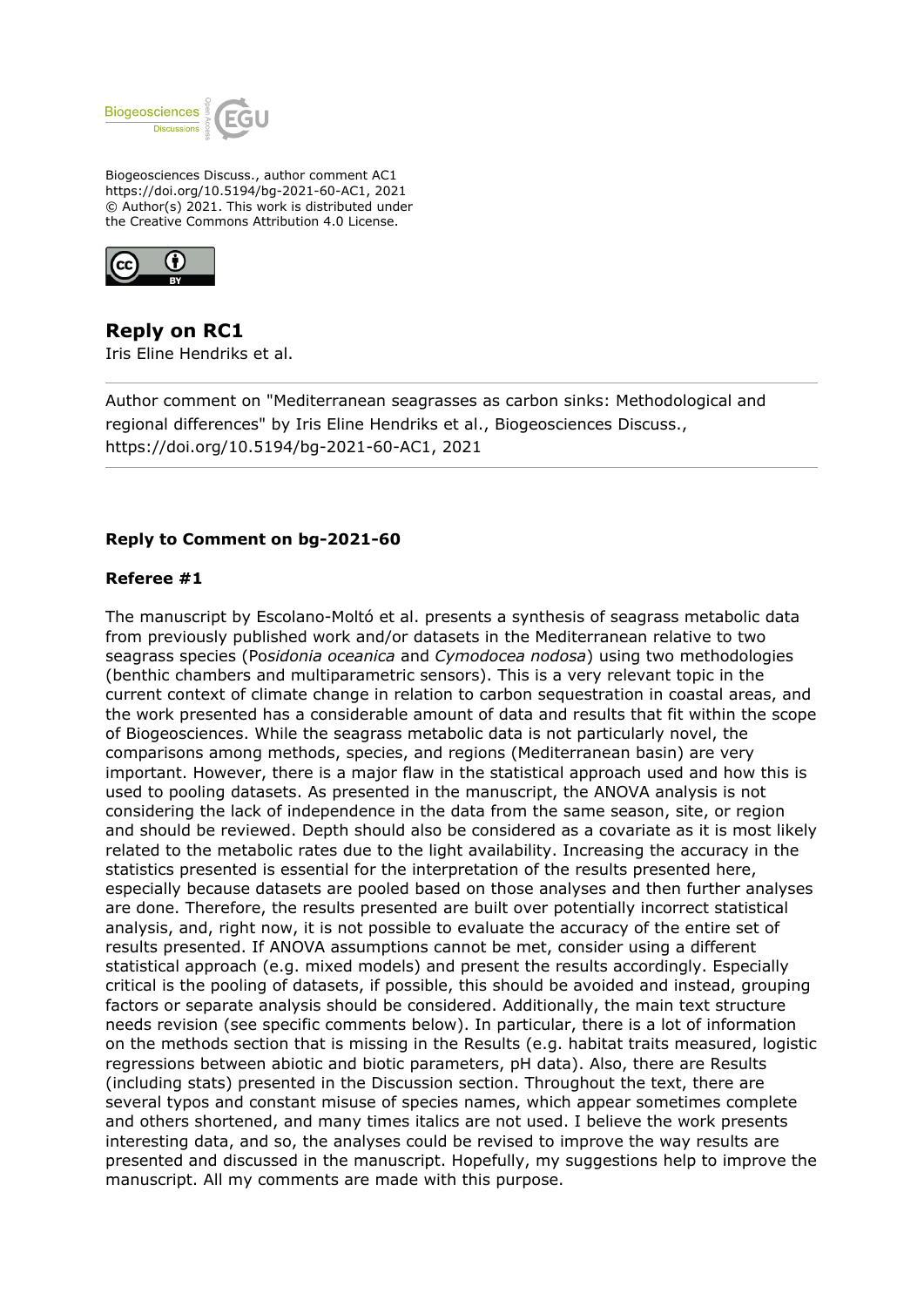Reply: We thank the referee for the helpful comments, we have restructured the text as suggested, and taken all the specific comments into account. We understand the concerns about the ANOVA analyses and have redone the analyses using mixed models and included depth as a factor. See replies to the specific comments below.

# **Abstract:**

L14. I would recommend replacing ": "Through their metabolic activity, they ..." with "Seagrasses". As it is written now, the statement neglects the fact that carbon stored in sediments can come from external sources and that the buffer of low pH can also occur due to other processes not related to the seagrass aerobic metabolism.

Reply: Thank you for the suggestion, we have modified the text accordingly. The sentence now reads: "Seagrasses can act as carbon sinks; buffer lowering pH values during the day and store carbon in the sediment underneath their meadows."

L15. This is a long sentence that could be re-written to increase clarity. For instance: In this study, we analysed published and own (unpublished?) data on seagrass community metabolism to evaluate trends through time of these two species comparing two methodologies: benthic chambers and multiparametric sensors.

Reply: Thank you for the suggestion. The modification has been included in the manuscript. The sentence now reads: "In this study, we analysed published and previously unpublished own data on seagrass community metabolism to evaluate trends through time of these two species comparing two methodologies: benthic chambers and multiparametric sensors."

L19. remove "with no significant results despite the clear visual trends."

Reply: Modified in the text.

L21. Add a comma before whereas

Reply: Added to the text.

L23. add "the" before highest or replace by higher

Reply: Added to the text.

L23 - L24. write the complete species name in italics and remove the genus (i.e. P.oceanica, C. nodosa)

Reply: This was modified in the text.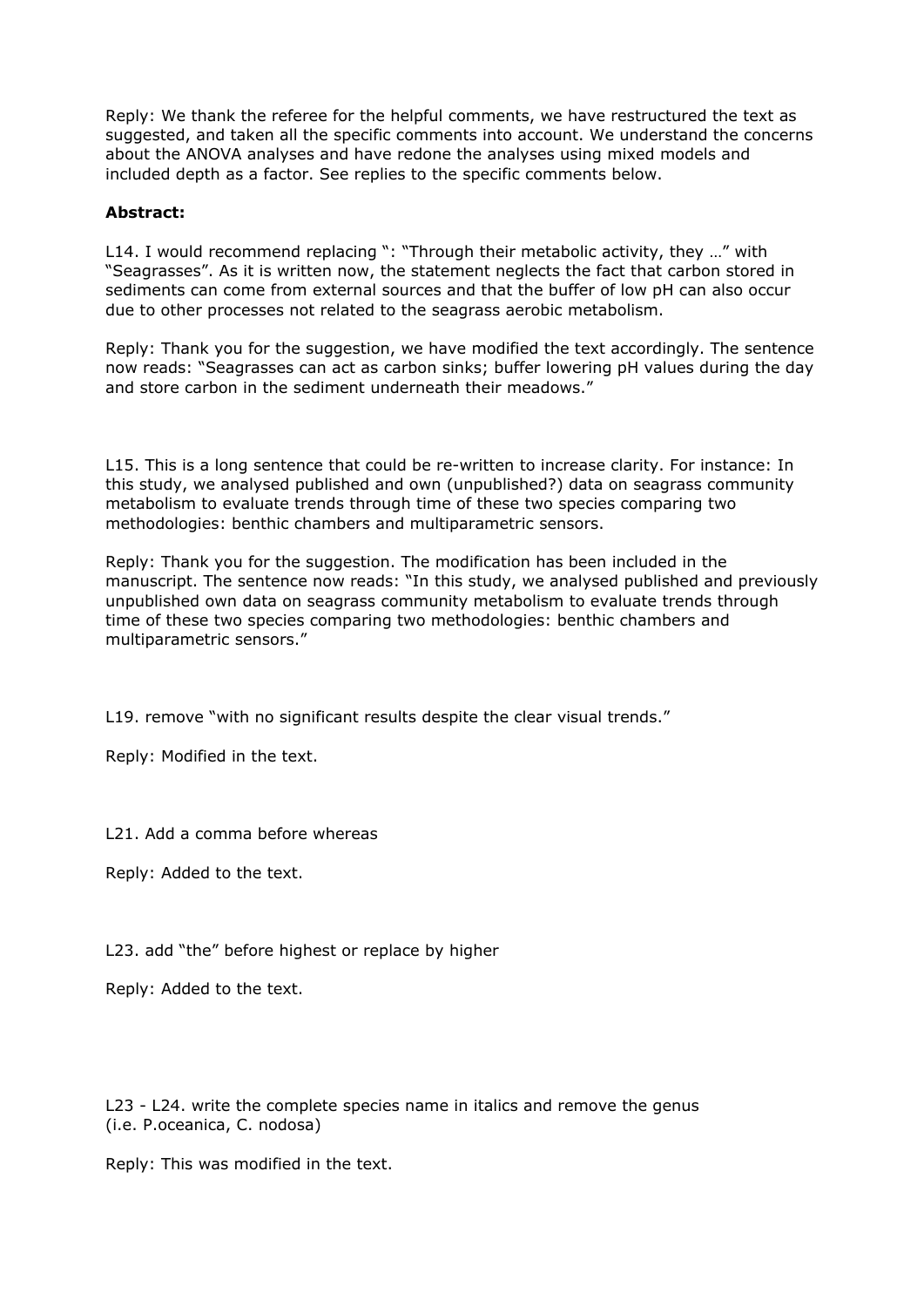# **Introduction**

General comment: The introduction is long, there is a lot of information and it is difficult to follow the flow of ideas. This is especially the case around the importance of seagrass aerobic metabolism related to (1) carbon burial in sediments and (2) buffering of low pH. Both processes are related to primary productivity, however, there are differences among them that right now are unclear in the text. I would recommend reviewing the text, try to shorten it, and present idea by idea avoiding redundancy and unnecessary information. The first paragraph in particular is hard to read and it is very long (L30 to L84). See detailed comments below:

 Reply: We have shortened and modified the introduction as suggested, and hope the first paragraph is easier to read now.

L30. Please consider rewriting this sentence to increase the accuracy of the statement. For instance: Organic carbon buried in sediments underneath marine vegetation.

Reply: Thank you for your suggestion. The sentence has been modified in order to improve the accuracy in the final manuscript. The first paragraph now reads: "Despite the fact that seagrass meadows cover only a 0.1% of the ocean surface, they are responsible of a 20% of the global carbon sequestration in marine sediments (Duarte et al., 2004; Kennedy et al., 2010) known as "blue carbon", which is defined as organic carbon buried in sediments underneath marine vegetation, like mangroves, saltmarshes and seagrass sediments (Duarte et al., 2004; Kennedy et al., 2010; Mcleod et al., 2011; Greiner et al., 2013). Carbon burial is the result of the combination of intense metabolic activity of the vegetation, high trapping capacity of allochthonous matter and an effective carbon preservation in sediments underneath meadows (Cebrian, 1999). Due to the enhanced deposition rates caused by the physical presence of the canopies in the water-column seagrass meadows capture suspended organic matter, which accumulates as organic matter in the sediment (Romero et al., 1994; Pergent et al., 1997; Mateo et al., 2006; Hendriks et al., 2008; Kennedy et al., 2010). Also the *in situ* production as plant growth due to primary production contributes to organic matter accumulation in the sediment (Greiner et al., 2013). There are species specific differences in carbon burial capacities and stock, for instance for P*osidonia oceanica* meadows a huge carbon storage capacity has been estimated, ranging from 40 to 770 kg C<sub>org</sub> m<sup>-2</sup>, as the organic-rich soil accumulated beneath the canopy can be up to 6000 years old and reach a thickness of up to 13 metres (Mateo et al., 1997; Lo Iacono et al., 2008; Serrano et al., 2016)."

L33. remove dot before the references.

Reply: Removed.

L34. add "an" before intense.

Reply: Added to the text.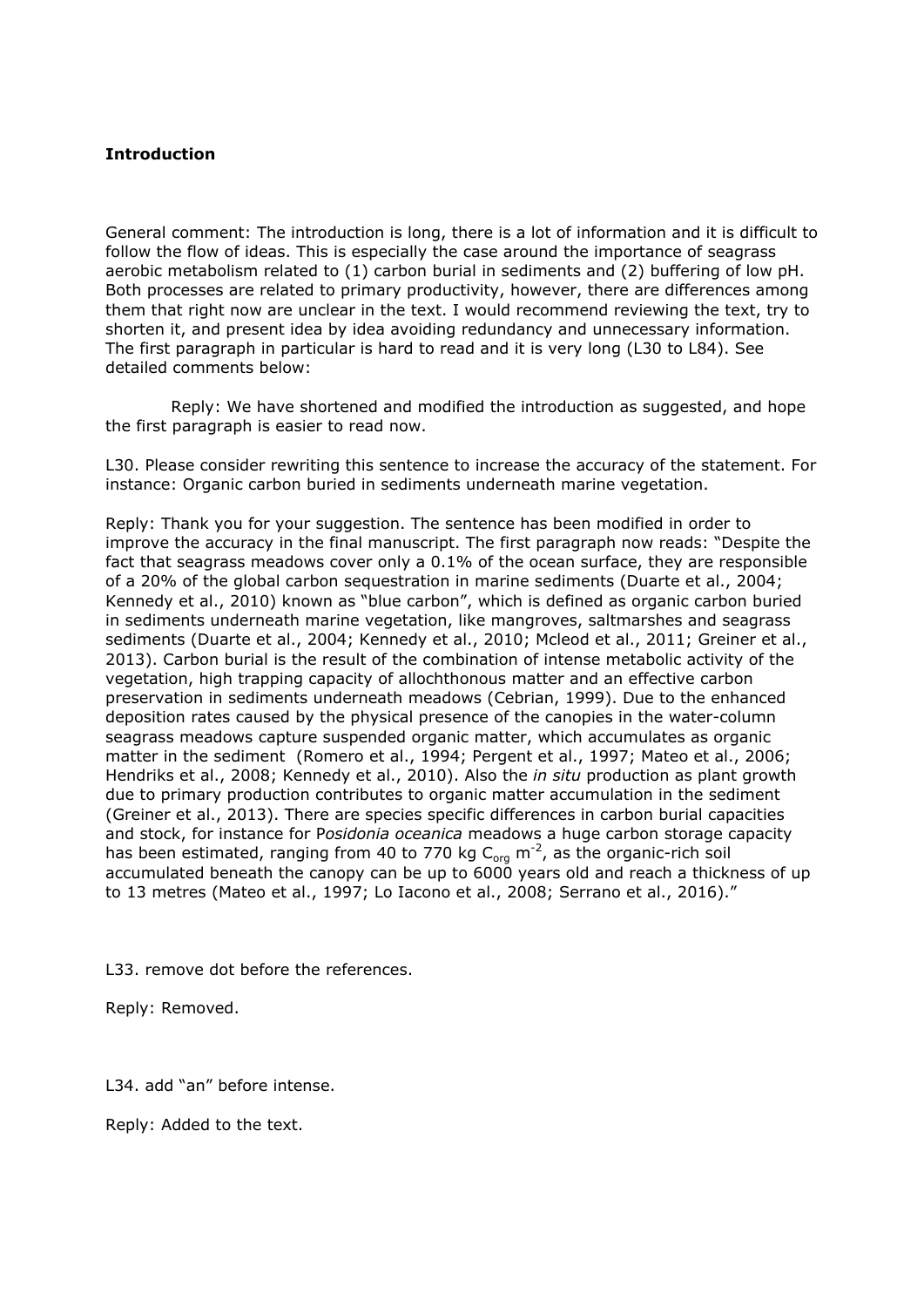L34. Remove "together with excess production". I believe the authors meant high productivity rates, but the word excess is a subjective assessment that can lead to confusion

Reply: Thank you for the suggestion, part of the sentence has been removed in the text.

L34. Remove "in seagrass meadows" because it is obvious

Reply: Removed in the text.

L35. Increased compare to what? Consider replacing "increased" by "high"

Reply: Thank you for the suggestion, "increased" changed by "high" in the text.

L35-L40. This statement is redundant with the one before ("high trapping capacity of allochthonous matter in seagrass meadows".

Reply: We have clarified the sentence removing the redundancy, see the revised first paragraph above.

L40. Consider removing: "elements such as"

Reply: Thank you for the suggestion, "elements such as" has been removed in the text.

L39. this last sentence hangs alone in the text and it is difficult to understand what it refers to. Please review: "together with in situ production due to their primary production (Greiner et al., 2013)."

Reply: Thank you for the remark, we have modified it in the text.

L43. The species names should always be in italics

Reply: We apologize for the format error. Format changed in the text.

L50. Unclear what it means "consistent estimates". Does it refer to methodology?

Reply: Indeed, we referred to methodologies. The statement has been modified in the text for clarity.

L56. Consider replacing "human processes" with "human activities".

Reply: Thank you for the suggestion. The recommended change has been added to the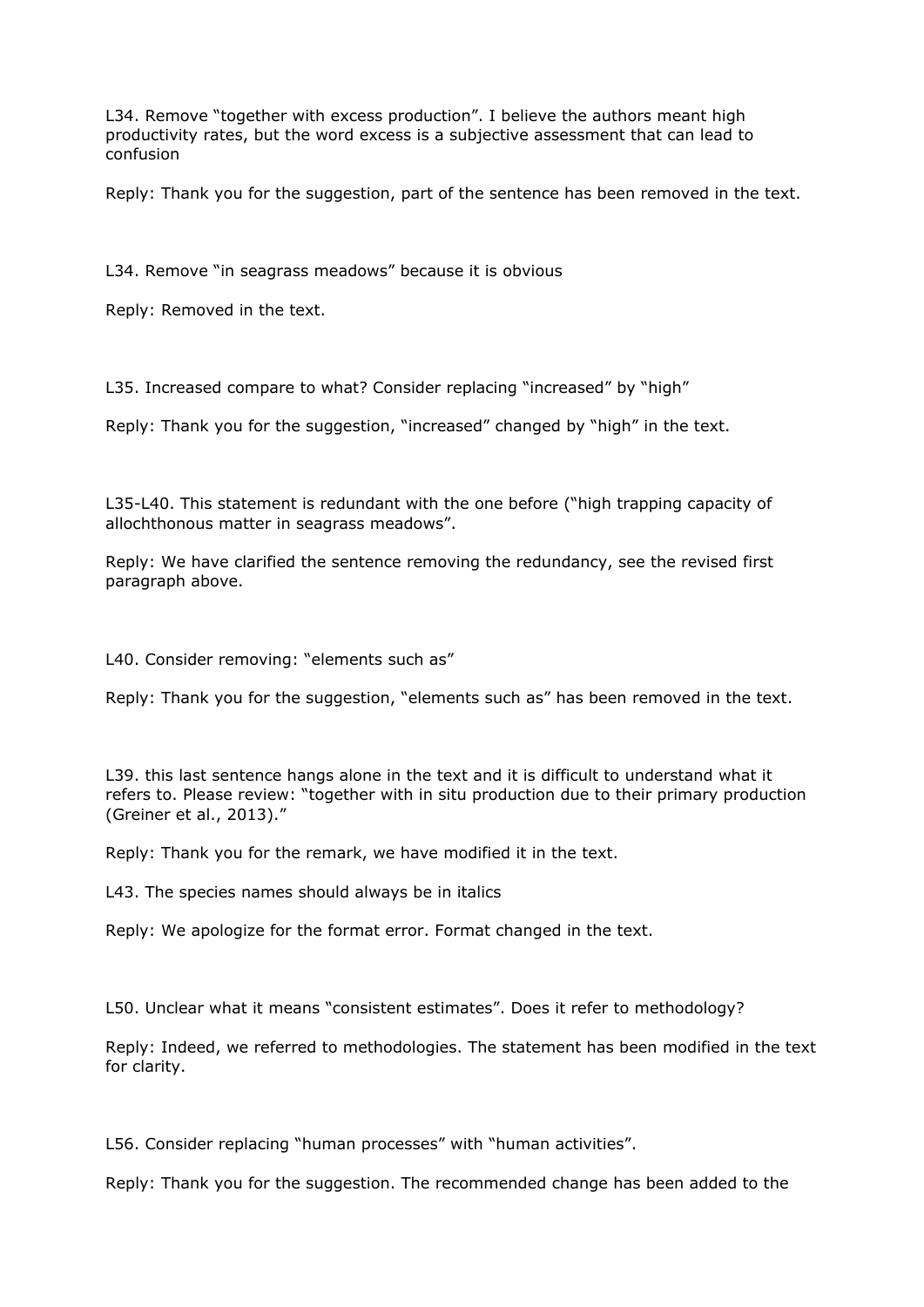text.

L56. I believe this refers to the dynamics of the carbonate system but needs clarification.

Reply: Clarification added to the text.

L60. Two dots in a row, remove one.

Reply: We apologize for the format error. Dot removed in the text.

L85. Consider replacing "which are located in" to "from", as C. nodosa can also be found outside the Mediterranean.

Reply: Thank you for the suggestion. Change added to the text.

L96. Consider replacing "as ranging" to "to range"

Reply: Replacement added to the text.

L102. Add space between "Mediterranean meadows"

Reply: Space added to the text.

L124. Consider replacing "by the use of" to "using".

Reply: Change added to the text.

L132. Consider replacing "large" with "larger"

Reply: Term replaced in the text.

L136. Remove "the" before "two" as there are more seagrass species in the Mediterranean.

Reply: Thank you for the suggestion. "the" removed in the text.

L139 Remove "including the two species in the Mediterranean Sea".

Reply: Removed from the text.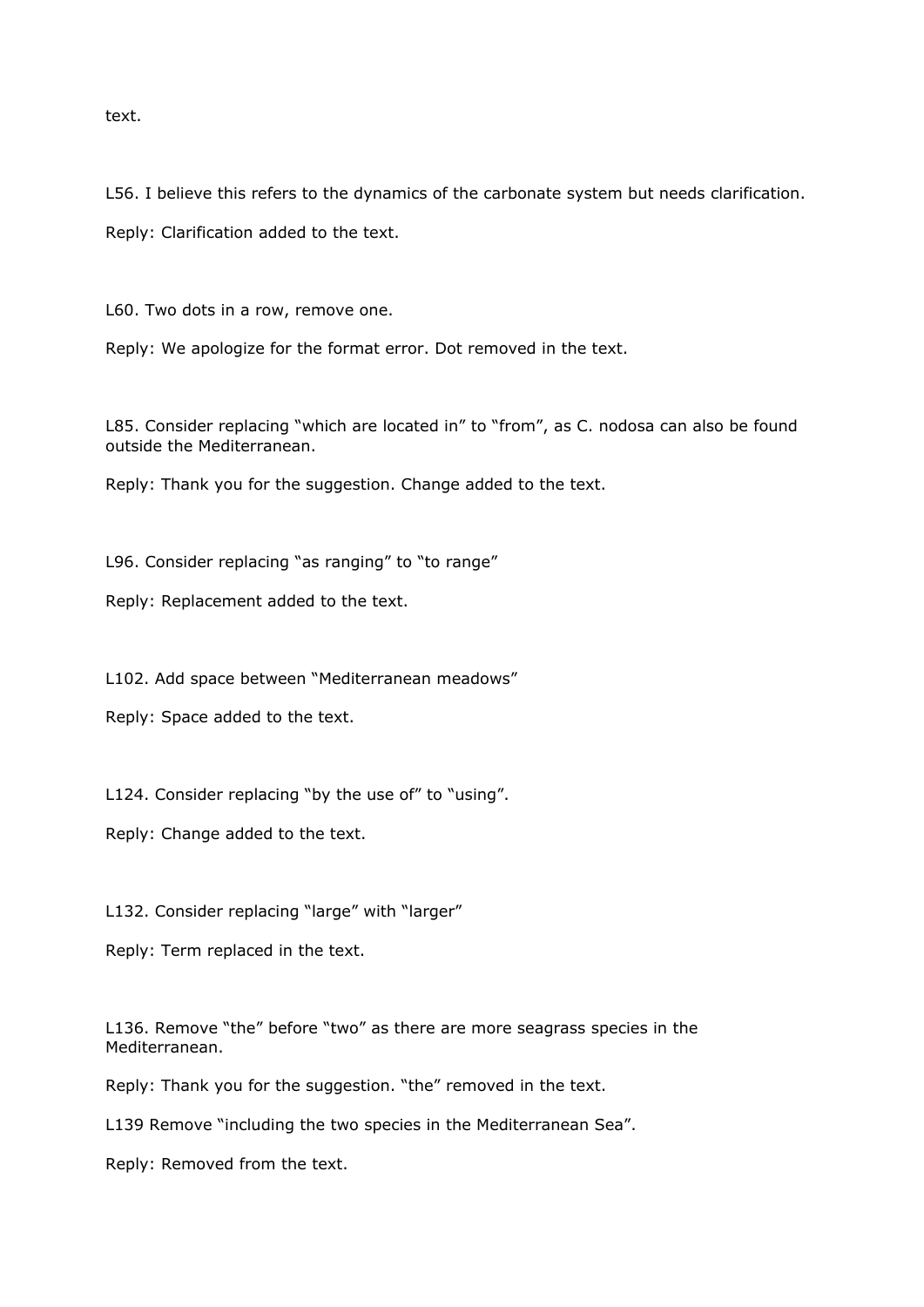### **Methods**

General comment: In the abstract, it says that part of the data analysed in the study is its own data. But in the methods, it states that data is from published literature or published datasets. Does it mean the "own data" comes from previously published work? Is there any data collected in the field for the purpose of this study? All this needs clarification. Based on the information in the abstract I was hoping to see an assessment of how seagrass metabolism has changed through the years (authors have data since 1982) as a function of changes in the CO2 atmospheric concentrations "In this study we analyse the metabolism synthesized from published data on seagrass community metabolism and from own results to evaluate trends through time". If possible, it would be really interesting to include this.

Reply: We thank the reviewer for pointing this out. By "own data" the authors referred to all the data collected by the IMEDEA Global Change department (some of the data was published and some is unpublished). We have clarified the text, as the wording was confusing. We acknowledge that this might not be fully clear in the text as the wording was confusing and therefore we have clarified the text. This study brings in 3 unpublished data sets, 1 from Mallorca (W Med) but more importantly 2 from the Eastern basin, from Crete and Cyprus, and therefore expands the current knowledge of metabolic rates in the Eastern basin considerably. We did analyse the data for trends over time for changes in metabolism, but we did not find any significant results for the data collected with sensors. This could be due to the fact sensors are picking up a highly "composed" signal, as water column mixing makes it difficult to attribute measured metabolism to a single habitat. We did, however, find a difference over time (Year) for CR and GPP for the benthic chambers with the new analyses, but not NCP, which might indicate the changes are in opposite direction, leading to a similar NCP over time. As the dataset includes different methodologies, regions, highly variable sites and measurements done mostly in summer, it was difficult to get robust results for an unbalanced design, specifically evaluating the effect of season. Although theoretically there are seasonal trends, our results did not shown these trends due to the bias of the data set with more data available during summer compared to other seasons.

The paragraph now reads: "All data for benthic chamber deployments was extracted from the literature (published or submitted), while part of the sensor data for the metabolic parameters was extracted from the literature (published or submitted) while another part was obtained from unpublished data in the Western- but also more importantly Eastern Mediterranean Basin (Crete, Cyprus; Table 1). Data available as oxygen concentration over time was processed and analysed to obtain the metabolic parameters, when this was not available we used reported values for metabolism."

L146. Site description: The way is written suggests that field data was specifically collected for this study (see comment above). If this is not the case, consider re-writing this part avoiding the use of terms like "sampling campaigns" or "sampling sites" and/or specifying that all this information comes from previous work. Furthermore, there is a high level of detail on the site description that (in my opinion) is unnecessary for a scientific paper. In case it is necessary for discussion, consider moving that info (such as the different status of protection of each site: SPA, Birds directive, ZEPA, LIC, ZEPIM, etc.) to the discussion section.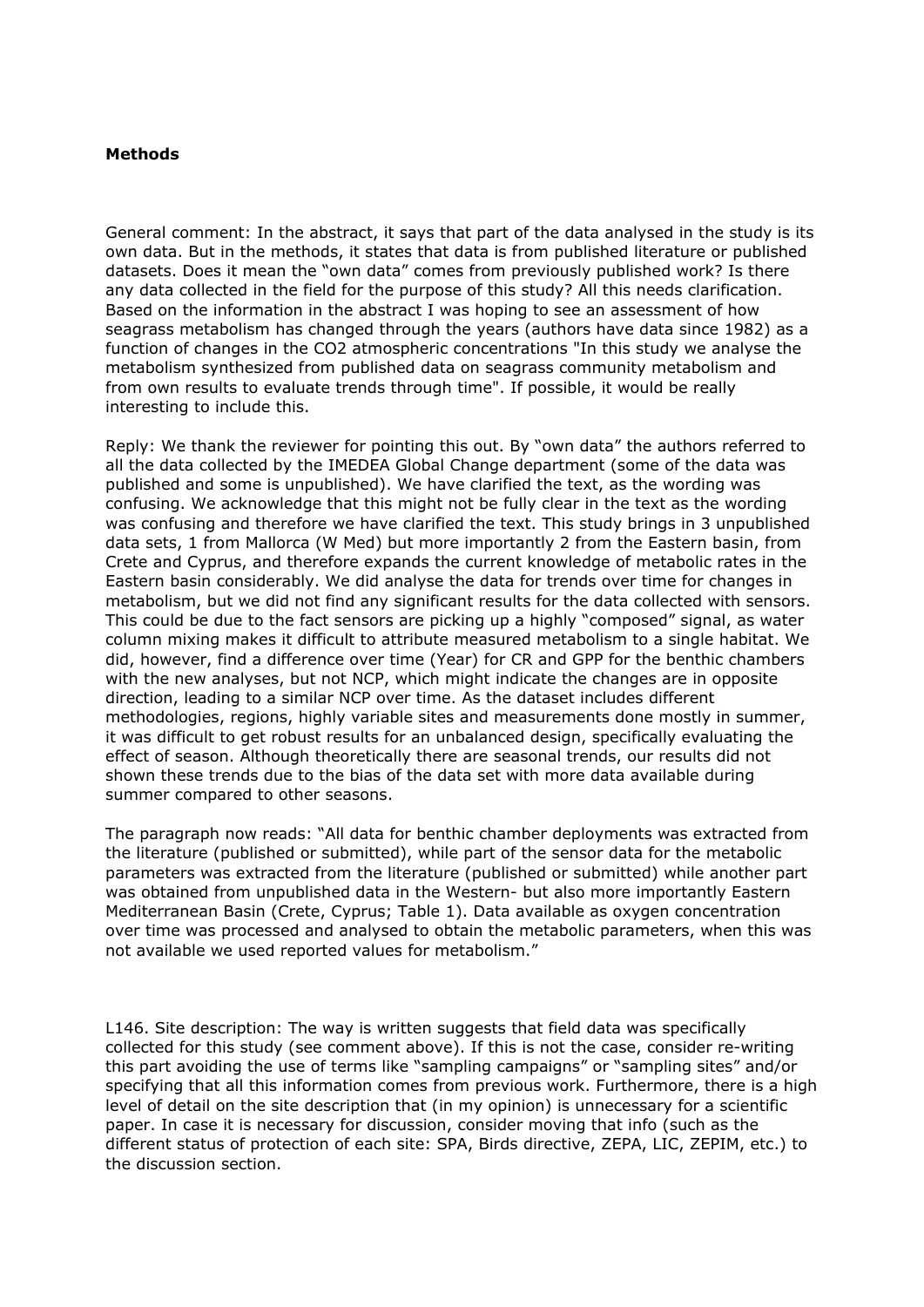Reply: Thank you for the suggestions. The terms "sampling campaigns"/" sampling sites" have been replaced in the main text, except for the locations that were specifically collected for this study. We think the details of the site description are useful to have an environmental context about the sites where the data was specifically collected as this information is not available by referring to published literature. However, we agree the description of the other sites is too detailed and have re-arrange the section to highlight the information of the "new" sites and put them in the context of the type of existing sample locations.

This paragraph now reads: "We estimated metabolism from oxygen data of multiparametric sensors deployed in the Western and Eastern Mediterranean basin. In total we processed data from eight sites in Mallorca (Spain), two sites in Crete (Greece) and one in Cyprus (Republic of Cyprus). All study sites were located in shallow sites, ranging from 2.9 metres depth (Punta Negra, Mallorca) to 15.7 metres depth (Cap Enderrocat, Mallorca). Multiparametric probes were measuring in either *Posidonia oceanica* and/or *Cymodocea nodosa* meadows (see Table 1).

Data was collected from published work, and collected during different periods ranging from 2011 to 2019 (for details see Table 1) and from dedicated sampling campaigns in 2016 in Mallorca (Western Mediterranean) and 2017 in the Eastern basin (Crete and Cyprus, see Table 1). The sampling site in Cyprus was located in Limassol, East Akrotiri bay, considered an impacted area affected by high anthropogenic pressures related to tourism and the construction of extensive coastal infrastructures*.* In Crete, Marathi and Kalami are considered as a single sampling site due to the proximity and similitude of the environmental factors of both sampling sites. This sampling station, located in Western Crete close (< 10 km) to the Port of Souda, is impacted by notably sewage discharge, agriculture and industrial/chemical pollution; according to Simboura et al. (2016) this station is considered to have a moderate pressure index. Maridati, the second station located in Crete is situated on the East side of the Island, in a pristine bay with no human coastal activity but affected by ensuing discharges of an ephemeral stream. The dedicated sampling campaign in Mallorca was in Cap Enderrocat, which forms part of an SPA (*Special Protection Area*) under the *Birds* Directive and is a SIC (site of Community Importance, Natura 2000), as well as Son Veri and Cala Blava, for which we extracted existing data, which are also protected and count with 11.5% of the total Posidonia meadows within the ZEPA Cap Enderrocat- Cap Blanc area. The other locations for which we extracted data ranged from pristine to impacted, Magalluf is in front of a touristic beach but the location of the sensors was sheltered behind an island (Isla Sa Porrassa). Sant Elm is located in a relatively pristine area but near a sewage plant outlet. Pollença is in an enclosed bay affected by considerable organic input from the s´Albufereta wetlands, an emissary of the sewage plant, nearby harbour and urban area. Punta Negra is considered as a Natural Area of Special Interest (ANEI and a natural space protected by law by the Balearic Islands Government) while Sta. Maria, a bay located on the coast of Cabrera is the most pristine sampling area. Cabrera island is part of a Maritime and Terrestrial National Park located at the Cabrera Archipelago, and recognized internationally as ZEPA, LIC, Z.E.P.I.M (Special protection zones with importance for the Mediterranean and ZEC (Special zone of conservation). The sampling sites in the Mediterranean therefore include sites with different degrees of human impact and protected areas with very low anthropogenic impact."

L156. Add space after "Souda,"

Reply: Space added in the text.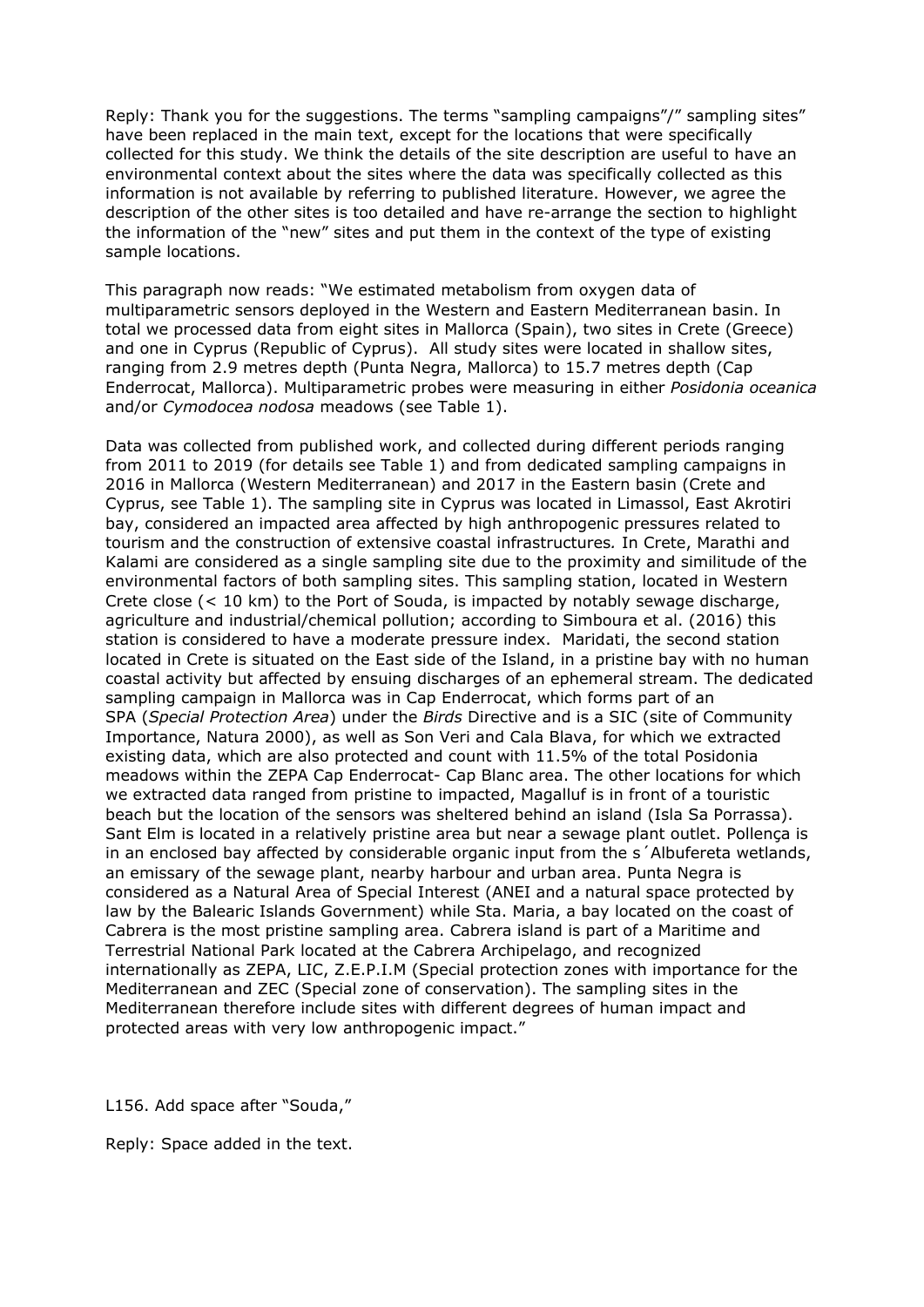Fig 1. Add north arrow and latitude and longitude degrees in the axes. Missing reference for GEBCO 2020 in the reference section.

Reply: North arrow and GEBCO2020 reference added. The final Fig. 1 with the longitude and latitude degrees added appeared too saturated, so the authors considered to keep the original map with the north arrow included

L188. Add "traits" after "habitat"

Reply: Added to the text.

L183. Data analysis: Please add the accuracy  $(± SD)$  of the multiparametric sensors for each of the parameters used, especially for DO and pH. This is crucial for further interpretation.

Reply: We apologise for the lack of information in the text and included the accuracy of each sensor.

L187 - L189. Need to add methods for the habitat data.

Reply: we followed the procedure described in Hendriks et al. 2014 and added this information to the text.

Hendriks, I. E., Olsen, Y. S., Ramajo, L., Basso, L., Steckbauer, A., Moore, T. S., Duarte, C. M. (2014). Photosynthetic activity buffers ocean acidification in seagrass meadows. *Biogeosciences, 11*(2), 333-346. doi:10.5194/bg-11-333-2014

Table 1. Not sure what is the date format required by Biogeosciences but consider using MM/DD/YYYY.

Reply: Thank you for the concern, we have checked the date format required by Biogeosciences and it is DD/MM/YYYY. Therefore we have left the format as it is.

L211. Salinity is unitless. Remove units here and in Table 1

Reply: Thank you for the remark, salinity unites were removed from the text and in Table 1.

L223-L225. In the k and k660 calculations, what is the effect of the higher salinity found on each of the sites?

Reply: We appreciate your concern. In this study K and k600 calculations were chosen from the work published by Kihm and Körtzinger in 2010 and by Cole and Caraco in 1998, as they were the most suitable for coastal areas. These authors did not reflect on the effect of high salinities, specifying that the stronger dependence in the parameterizations is caused by elevated wind speeds, which is not our case. However, we truly believe this is an aspect that should be included in future specific studies of the air-sea gas transference in high salinity areas.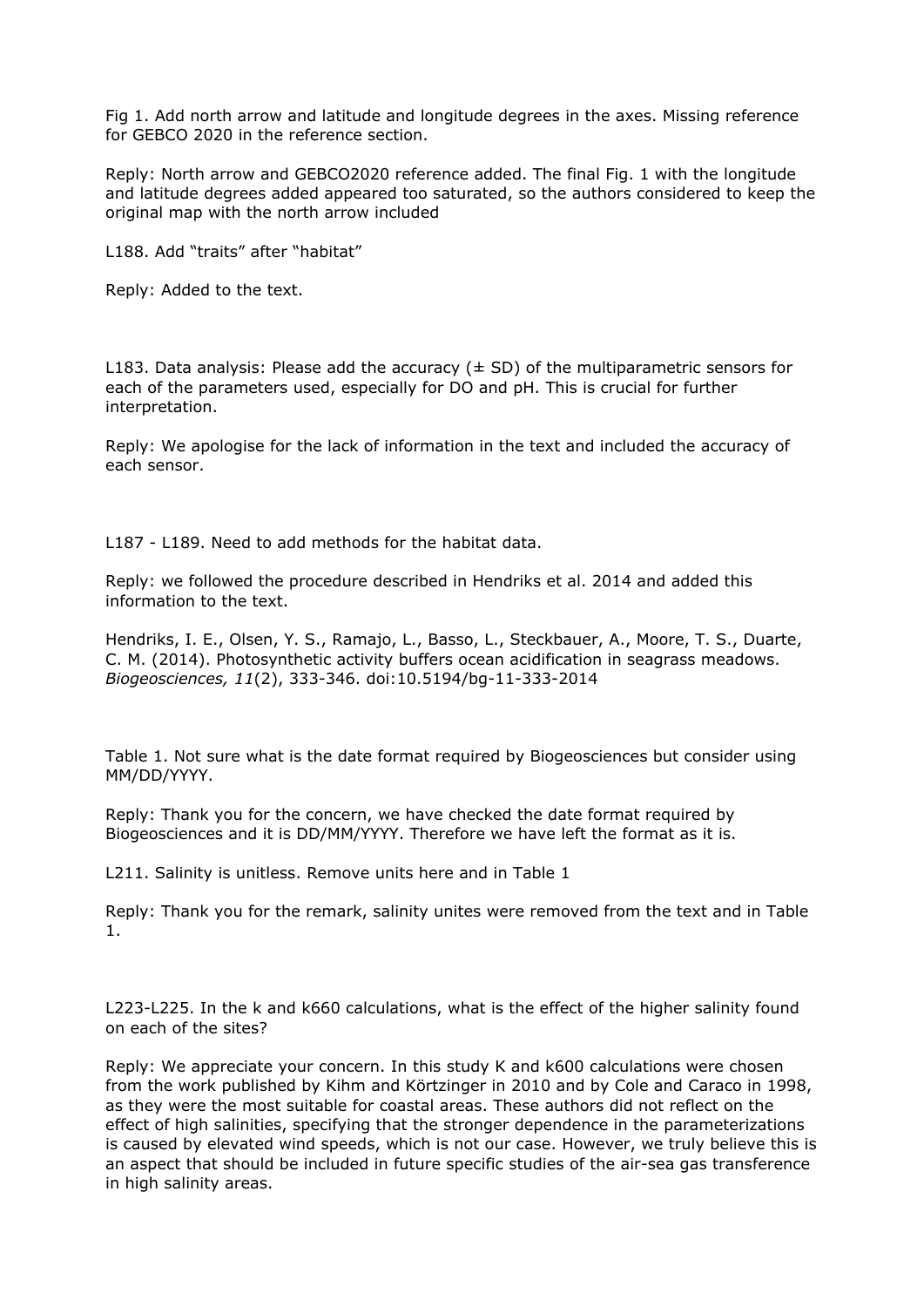L277. How were the 12 publications selected? Is this the total number of published works for P.oceanica and C.nodosa in the Mediterranean? If not, it will really help to include more data from seasons and regions understudied (for instance: studies with spring, fall, or winter data from the Eastern basin).

Reply: The 12 publications were selected after a thorough search and to the best of our knowledge they reflect the total number of published works with metabolic data for *P. oceanica* and *C. nodosa* in the Mediterranean Sea. We would greatly appreciate receiving information on additional studies if the reviewer noticed they 're not included at present.

This paragraph now reads: "We compiled data using the benthic chambers methodology from published literature, using publications in different states of progress from the group and through a search on the Web of Science and Google Scholar and found a total of 12 publications with data for *P. oceanica* and/or *C. nodosa* meadows. These studies were carried out from 2000 to 2019. Net Community Production (NCP) was generally estimated from changes in dissolved oxygen using the Winkler titration spectrophotometric method (Labasque et al., 2004). Benthic chambers enclose a section of the seagrass meadow, and flexible fitted plastic bags, not permeable for gases, assure the possibility of movement of the shoots inside, see details in the method section of each paper for the exact construction used. The benthic chamber methodology has been more generally used to assess metabolism of seagrass meadows and the database of this study contains a total of 100 NCP estimations. We compare the data obtained between both methodologies. NCP, GPP and CR data were extracted from literature as well as accompanying biotic parameters."

L278. Add space before 12

Reply: Space added in the text.

L281. "In this work we add benthic chambers data to the body of literature," suggests that field data was collected, but no other explanation is given. See the comments above about clarifying this.

Reply: We agree this sentence was confusing, we added more details on the benthic chamber's methodology to the text. In fact, no unpublished data was used for the benthic chambers, only published literature, either from the IMEDEA Global Change group or outside.

L282-L285. I believe this sentence corresponds to a data analysis section, not to data compilation. Please add information on how the ANOVA assumptions were tested, especially the lack of independence from the time series data and data from the same site/season/region when comparing metabolic rates. Was any random factor considered? If not, the statistical analysis for the comparison of metabolic rates should be reviewed. For all statistical analyses done, please add information on how the residuals looked and if those met the assumptions of the correspondent analysis.

Reply: We moved the sentence to the Data analysis section. Furthermore, we revised all statistical analyses and used a more appropriate design as suggested. We used mixed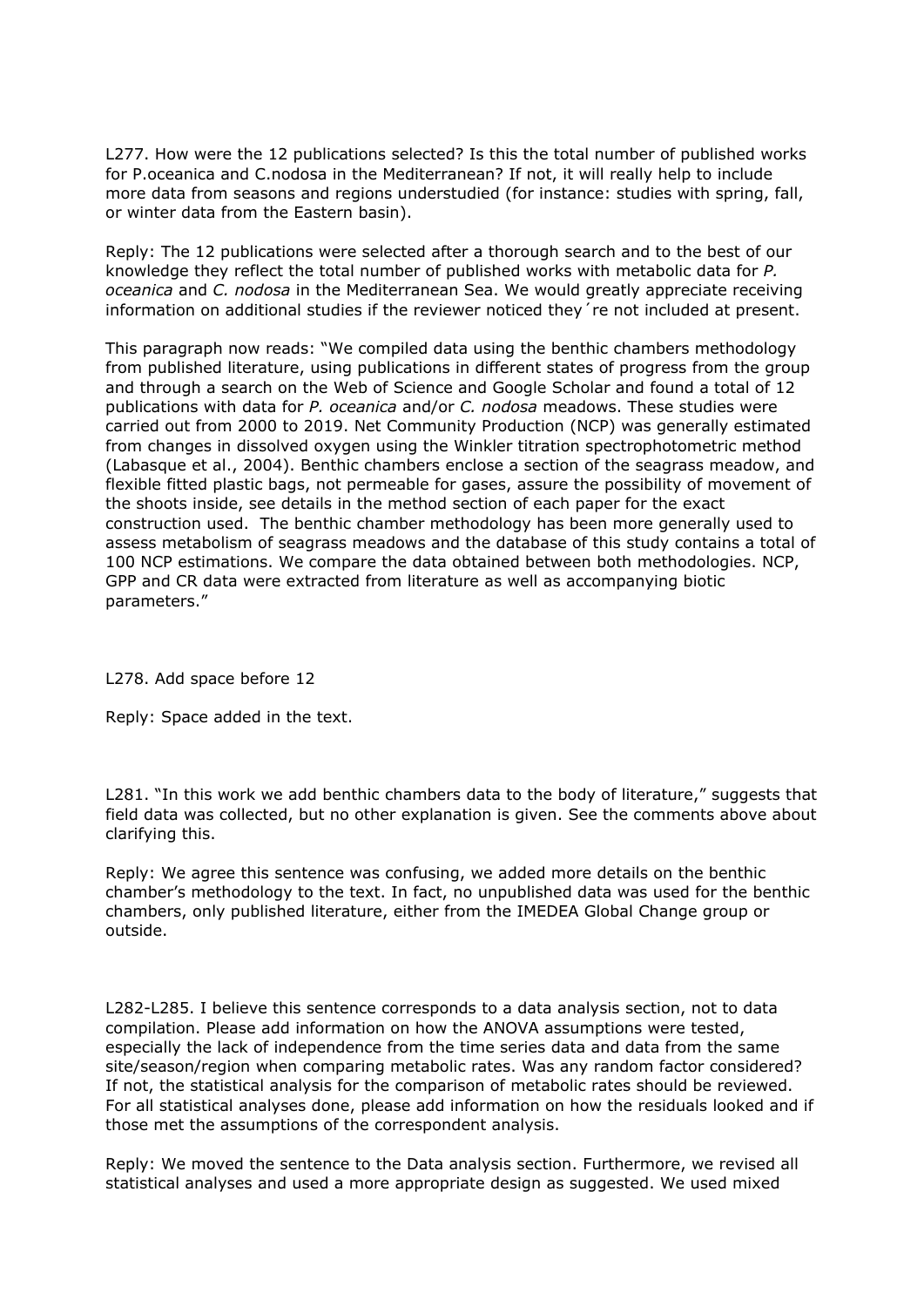models, through the lme4 package in R with random factors. For instance when we evaluate the difference between species for the sensor data we used "Sites" as a random factor as some sites had data for 1 species and some for both. We could not use mixed models with random factor for all the data due to unbalanced number of measurements and therefore used general linear models instead when not assigning random factors. We have added more information on the statistic outcome to the text as well (t values, degrees of freedom).

The phrase in the data analysis section now reads: "We used mixed models and general linear models with package lme4 in Rstudio to evaluate methodological, regional and species differences. We also analysed abiotic (wind and depth) and biotic parameters (shoot density and biomass) related to sensor data as there was more additional data associated to these measurements. As the data was not normally distributed according to the Shapiro-Wilk test, we log transformed data for GPP, NCP and CR before analysis."

L284. Are density and shoots the same measurement? How were all these parameters measured? See the comment above about the need to add methods for the habitat data.

Reply: Thank you for the remark, the notation has been erroneous and, in fact, it should be "shoot density". We clarified the text. As all the benthic chamber data comes from published data, we have extracted the details for biotic parameters from the papers as well.

Table 2. Two decimals are enough for temperature, salinity, and depth. Also, remove units in salinity. Consider adding here or in the text the characteristics of the chambers (i.e. flexibility and material).

Reply: Thank you for the remark. Superfluous decimals and salinity units were removed from the text. As the benthic chamber data is published, we have added some sentences on the general construction of benthic chambers and referred for specifics to the respective papers.

### **Results:**

General comment: There are methods written in the Results section. It would be better to move that to the methods section. I have serious doubts about the use of non-significant results in one-way ANOVAs to pooling datasets in data that is (for what I can see in the methods section) not independent. The results on habitat traits and abiotic parameters used (pH for instance) and many of the logistic regressions (temperature, shoot density, etc.) are missing and should be added. Finally, I would suggest, in order to gain clarity, to summarize section 3.1 in a Table and keep consistency on the use of written numbers.

Reply: we agree summarizing section 3.1 improves the readability of the paper and have moved that information to Table A2 in the appendixes. We apologize for not including the linear regression mentioned in the earlier version but we believe that as this information was not significant, it was therefore without relevance for the paper and would only add confusion. We have now added all statistical data, even when not significant.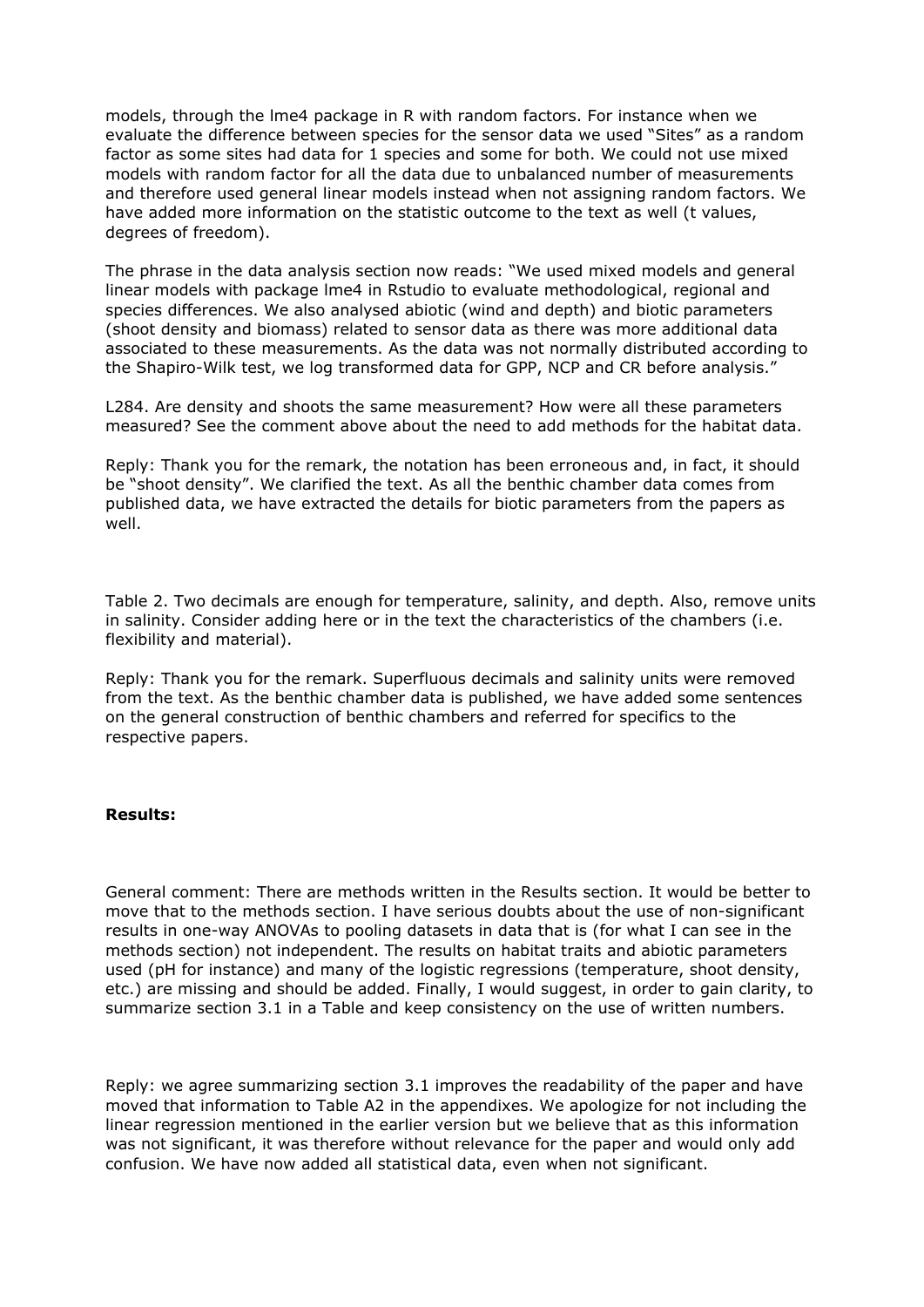The results section with the revised statistics for the sensor part now reads: "As sensor data were collected in the water column, with lateral movement between habitats of water masses, and there were no significant differences, GPP ( $c^2$ =0.11,  $p$ =0.74), CR ( $c^2$ =0.50,  $p=0.48$ ) and NCP ( $c^2$ =0.06,  $p=0.81$ ), for any of the three metabolic parameters between the two species (*P. oceanica* and *C. nodosa*), tested with "Site" as random factor, we didn<sup>'</sup>t divide the sensor data for the two species. Gross Primary Productivity ( $c^2$ =1.59, *p* =0.21), NCP ( $c^2$ =0.13, *p*=0.71) and respiration (CR;  $c^2$ =0.15, *p*=0.70) were similar between the Eastern and Western Mediterranean basins (Fig. 3), probably due to the high variability between sites (used as random factor), and skewed distribution of seasonal data between the regions. Although when only data for summer where tested this similarity persisted. The highest GPP rates (Mean  $\pm$  SD) occurred during spring with 453.92  $\pm$  233.3 mmol O<sub>2</sub> m<sup>-2</sup> day<sup>-1</sup> and in fall with 241.1  $\pm$  156.4 mmol O<sub>2</sub> m<sup>-2</sup> day<sup>-1</sup>, the corresponding CR rates for spring and fall were  $61.5\pm379$  mmol  $O_2$  m<sup>-2</sup> day<sup>-1</sup> and 180.4 mmol  $O_2$  m<sup>-2</sup> day<sup>-1</sup> respectively. Productivity was higher than respiration for all the seasons reflected in positive averaged NCP rates and confirming that seagrass meadows tend to be autotrophic ecosystems, with the highest values found during spring and summer with 408.08  $\pm$  454.9 mmol O<sub>2</sub> m<sup>-2</sup> day<sup>-1</sup> and 225.2  $\pm$  280.9 mmol O<sub>2</sub> m<sup>-2</sup> day<sup>-1</sup>, respectively. However, due to the high variability, NCP ( $c^2$ =0.27,  $p$ =0.97), CR ( $c^2$ =0.61,  $p$ =0.89) and GPP ( $c^2$ =5.45,  $p$ =0.24) were not different between seasons while the mean P/R ratio was above 1 (1.3  $\pm$  9.7), confirming the tendency of net autotrophy. Additionally, no significant trends were found for any of the metabolic parameters measured during summer (to prevent the influence of seasonal fluctuations) over time using measurement year as continuous variable and "Site" as random factor, with NCP ( $c^2$ =0.57,  $p$ =0.45), CR ( $c^2$ =0.49, *p*=0.48) and GPP ( $c^2$ =2.46, *p*=0.12). Maximum GPP in the Western basin in summer was 483.10  $\pm$  705.3 mmol O<sub>2</sub> m<sup>-2</sup> day<sup>-1</sup>, while very variable and not significantly different from the Eastern basin, with averages more than two times higher (175.74±110.3 mmol O<sub>2</sub> m<sup>-2</sup> day<sup>-1</sup>). NCP in the Eastern basin was 349.45 ± 393.9 mmol  $O_2$  m<sup>-2</sup> day<sup>-1</sup> and inthe Western basin (225.2 $\pm$  280.9 mmol  $O_2$  m<sup>-2</sup> day<sup>-1</sup>). The high standard error values reflect the high variability found in the individual studies. During summer, NCP in the Eastern basin ranged from -293.7 mmol  $O_2$  m<sup>-2</sup> day<sup>-1</sup> to 713.6 mmol  $O_2$  m<sup>-2</sup> day<sup>-1</sup> and fluctuated from 23.5 to 1207.4 mmol O2 m<sup>-2</sup> day<sup>-1</sup> in the Western basin. In the Eastern Mediterranean basin, only data recorded in summer was available, with an NCP rate of 349.45  $\pm$  393.9 O<sub>2</sub> m<sup>-2</sup> day<sup>-1</sup>; the GPP rate 175.74 $\pm$ 110.3 mmol  $O_2$  m<sup>-2</sup> day<sup>-1</sup> was lower than CR 173.7 $\pm$ 431.6 mmol  $O_2$  m<sup>-2</sup> day<sup>-1</sup> indicating that these seagrass communities tend to be net autotrophic during this period, reflected in an average P/R ratio just above 1 (1.01 $\pm$ 0.4). The temperature recorded during the highest NCP measurement in the Western basin was 26.6ºC, which is close, even though a bit higher, to the optimal value reported for *P. oceanica* of 25.8 ºC (Savva et al., 2018). For the Eastern Mediterranean basin, the highest GPP obtained was 357.31 mmol O<sub>2</sub> m<sup>-2</sup> day<sup>-1</sup> at Limassol station (Cyprus) during September and the *in situ* temperature registered at that moment was 27.7ºC, which was not the highest temperature registered in the Eastern basin (28.5ºC) but higher than the mean temperature in the Eastern basin during the summer sampling campaign (25.9 $\pm$ 0.8 °C). The lowest GPP values found in the Western and Eastern regions were different, we found a negative GPP of 3.81 mmol  $O_2$  m<sup>-2</sup> day<sup>-1</sup> for the Western basin in the Cala Blava station (Mallorca) during spring whereas the lowest GPP value in the Eastern basin was 14.12 mmol  $O_2$  m<sup>-2</sup> day<sup>-1</sup> in Marathi station (Crete) in summer; temperatures during both measurements were similar with less than one Celsius degree of difference between them (26.7ºC in Marathi station (Crete) and 25.9ºC in Pollença station (Mallorca). We tested with individual regression models for the effect of temperature, which did not significantly affect GPP ( $t_{df=67}$ =-0.035,  $p=0.97$ ), and NCP (t<sub>df=64</sub>=1.86,  $p=0.07$ ) but did affect CR (t<sub>df=64</sub>=2.29,  $p>0.05$ ) and had a significant effect on NCP ( $t_{df=44}=3.59$ ,  $p<0.001$ ) when only the data for summer was included (See Appendices, Fig. A5). Depth affected GPP  $(t_{df=63}=4.36, p<0.001, Figure A3)$ but not NCP ( $t_{df=64}=1.09$ ,  $p=0.28$ ) or CR ( $t_{df=64}=-1.81$ ,  $p=0.08$ ). Windspeed did not drive metabolic rates with  $t_{df=63}$ =-0.69,  $p=0.49$ ;  $t_{df=64}$ =-1.05,  $p=0.30$  and  $t_{df=64}$ =-0.59,  $p=0.56$ respectively for GPP, NCP and CR. Shoot density and biomass are correlated and neither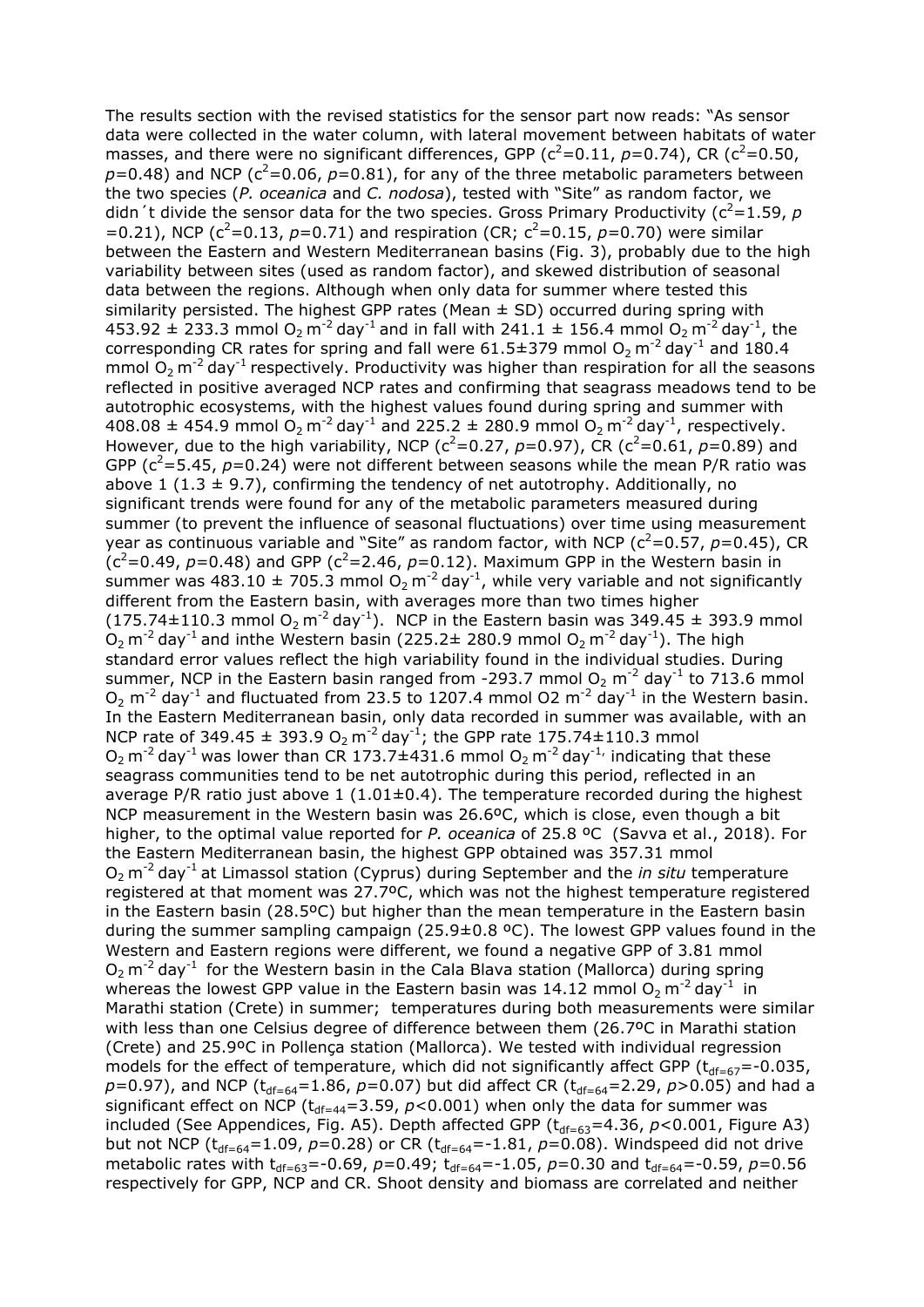variable was related with metabolic rates, with p values between 0.60 and 0.83."

And for the benthic chamber part: "We found significant differences for NCP ( $t_{df=98}=3.85$ , *p*<0.001) and GPP (t<sub>df=65</sub>=3.50, *p*<0.001; Fig. 4) between *P. oceanica* and *C. nodosa* productivity, but not for respiration (t<sub>df=65</sub>=-0.05, p=0.96). As we did not have *C. nodosa* data for the Eastern Mediterranean basin we only examined *P. oceanica* to distil patterns between Eastern and Western Mediterranean basin regions. There were no significant differences for NCP ( $c^2$ =0.15, *p*=0.70), GPP ( $c^2$ =0.20, *p*=0.65) and CR ( $c^2$ =1.99, *p*=0.16) for *Posidonia* incubations between Eastern and Western regions (Fig. 5), due to the high variability between sites, which was incorporated in the model as a random factor. At a seasonal scale, there were no significant differences for NCP, GPP or CR for *C. nodosa* with NCP ( $c^2$ =0.22,  $p$ =0.90), GPP ( $c^2$ =0.49,  $p$ =0.78) and CR ( $c^2$ =0.16,  $p$ =0.93). Production was lower than respiration during fall and spring, this was reflected in the averaged NCP, with a negative rate (-9.2  $\pm$ 23.0 mmol O<sub>2</sub> m<sup>-2</sup> day<sup>-1</sup>), revealing that the *C. nodosa* community tends to be net heterotrophic, also reflected in the average P/R ratio below 1  $(-1.05\pm1.8)$ . There were no significant differences between NCP ( $c^2$ =3.95,  $p$ =0.41) and CR ( $c^2$ =6.91,  $p$ =0.14) in different seasons (with year as random factor) for *P. oceanica*, however GPP  $(c^2=12.11, p<0.05)$  was different (Figure A6). For the Western basin, averaged NCP was (19.6  $\pm$ 28.2 mmol O<sub>2</sub> m<sup>-2</sup> day<sup>-1)</sup>. The average GPP (66.6  $\pm$ 28.2 mmol  $O_2$  m<sup>-2</sup> day<sup>-1)</sup> was higher than the CR rate (-13.9±57.4 mmol  $O_2$  m<sup>-2</sup> day<sup>-1</sup>) which reflect the tendency of *P. oceanica* communities to be net autotrophic. There were no statistical differences between monthly rates of NCP ( $t_{df=65}$ =-1.59,  $p=0.12$ ), CR ( $t_{df=33}=1.16$ ,  $p$  $=0.26$ ) and GPP ( $t_{df=33}$ =-0.30,  $p=0.76$ ) for *P. oceanica* (Figure A6). Similarly to the sensor data, temperature was not correlated with productivity NCP ( $t_{df=21}$ =-1.14,  $p=0.27$ ), and GPP ( $t_{df=19}$ =-1.00,  $p=0.33$ ), but was affecting CR ( $t_{df=19}$ =-2.66,  $p<0.05$ ). For chamber incubations we found an evolution over time using year (See Appendices Fig. A4, A5) with GPP ( $t_{df=45}$ =-4.99,  $p$ <0.001) and CR ( $t_{df=45}$ =2.54,  $p$ <0.05) but not NCP ( $t_{df=78}$ =0.17,  $p$ =0.86). As more data was available for *P. oceanica*, we were able to analyse its metabolic rates regionally (Eastern and Western Mediterranean basins) and temporally (seasonally, monthly, and yearly). For the Eastern basin, we found the highest *P. oceanica* individual NCP value during spring with a metabolic rate of 63.85 mmol  $O_2$  m<sup>-2</sup> day<sup>-1</sup> and the lowest was found during fall with 27.04 mmol  $O_2$  m<sup>-2</sup> day<sup>-1</sup>. For CR, during summer the highest value was -25.55 mmol  $O_2$  m<sup>-2</sup> day<sup>-1</sup> and the lowest was -106.64 mmol  $O_2$  m<sup>-2</sup> day<sup>-1</sup> during summer. In the Western region, where the higher amount of data was available, we found a maximum NCP for *P. oceanica* of 136.85 mmol O<sub>2</sub> m<sup>-2</sup> day<sup>-1</sup> during summer 2001 and a minimum value of -15.4 mmol  $O_2$  m<sup>-2</sup> day<sup>-1</sup> during the same summer. For the CR in this region for Posidonia, we found values ranging from -141.9 mmol  $O<sub>2</sub>$  m<sup>-2</sup> day<sup>-1</sup> in summer to 150.8 mmol  $O_2$  m<sup>-2</sup> day<sup>-1</sup> in fall."

We have also corrected the abstract and discussion to reflect for instance the fact that, due to using "Site" as random factor in the region analysis, with the high variability, there are no regional differences observed for metabolic rates.

L295-L298. All this info can be removed or moved to the Methods section. If the data is available, please add the correspondent link.

Reply: Information removed and summarized in the table A2, in the appendixes. The final database will be available through the repository with the correspondent link upon acceptance of the paper.

L310. In the stats analysis, please provide more details: degrees of freedom, F-values, Sum or Mean of Squares for ANOVA, etc. This information can go in a Table into supplementary materials.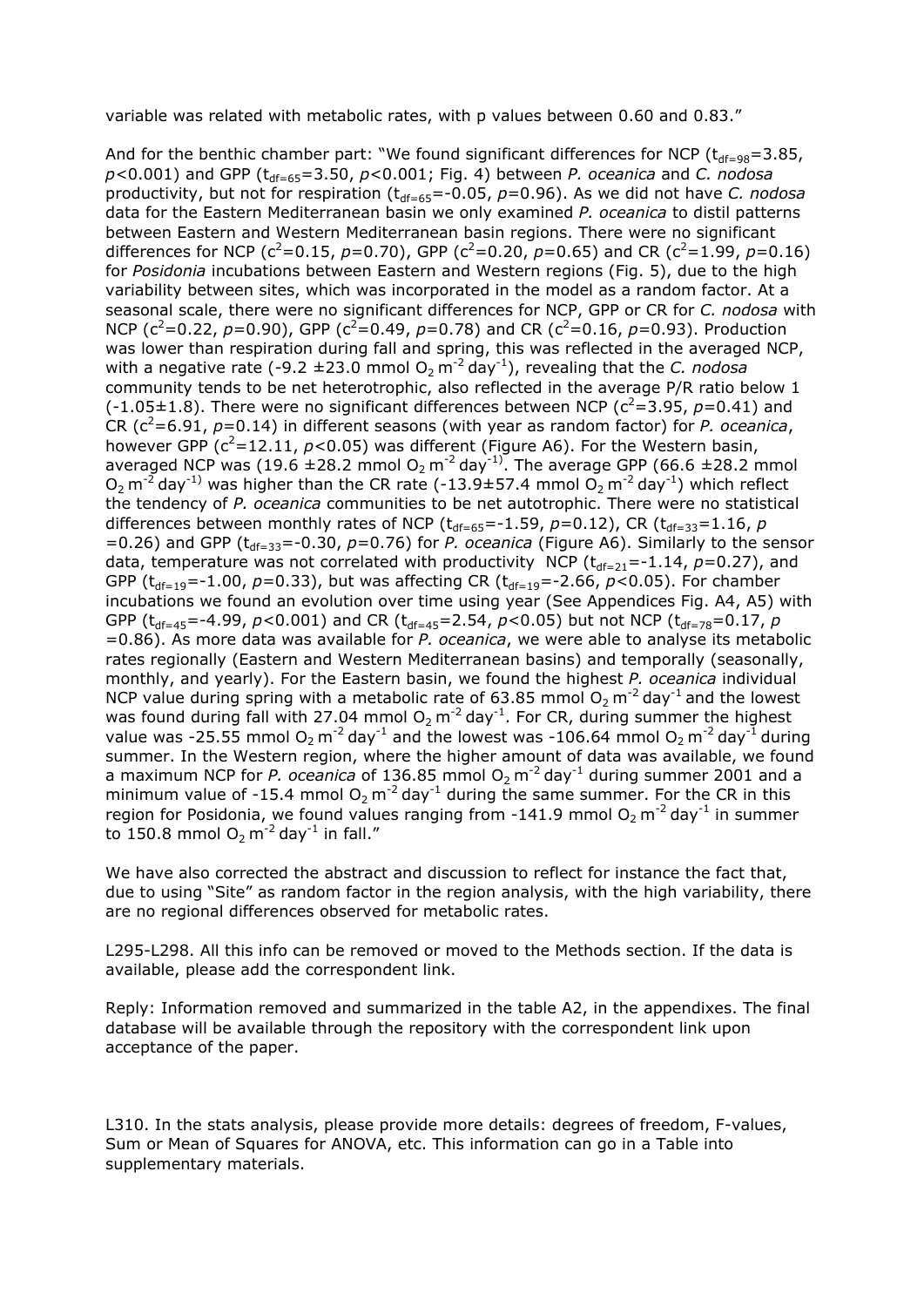Reply: We have revised the statistics, and updated the results section including t-values (for linear regression models) and  $c^2$ -values (for mixed models) with accompanying degrees of freedom. We think providing an additional table in the appendix might be confusing as there are many analyses and thus there would have to be several tables or composed tables. We are willing to include these though if the reviewer thinks this would improve the clarity of the paper.

L310. See my general comment above about merging datasets based on simple one-way ANOVAs.

Reply: We agree simple ANOVAs are maybe not the best way to analyse the data. However, we do think that merging some data, is justified. For instance, in the case of the sensor data from the two species. Even though the underlying idea was to capture speciesspecific metabolic rates, In practice this has proven to be extremely difficult due to lateral movement of water masses. Even in large sandy areas in Posidonia meadows the metabolic signal of the meadow is noticeable (data not shown, personal experience of the authors) and it is difficult to separate the components (species specific productivity) contributing to the ecosystem productivity measured in the water column. So, in this case merging this data has a biologically sound reason, backed up by the statistical test. We did, however, revise the statistics as we do agree the previous analyses were too simple. Nested ANOVAs or ANCOVAs as well as mixed models are far more appropriate. We have decided to use mixed models to be able to include random factors.

L321. See my general comment above about merging datasets based on simple one-way ANOVAs.

Reply: see comments above

L328. Replace "didn't" by "did not".

Reply: Replaced in the text.

L330-L333. If possible, I would suggest moving the methods and results related to temperature from the appendix to the main manuscript. The finding of temperature not affecting metabolic parameters in the Western basin is very relevant to the work done and is very interesting.

Reply: We agree with the reviewer that the lack of correlation between metabolic parameters and temperature is interesting and definitely unexpected for us. However, we fear this is due to the unbalance of the data over the seasons, with a range of temperatures within different seasons and their corresponding biological activities of the seagrass. We would therefore prefer to leave this graph in the appendix.

L329. Remove capital letter from "Addition"

Reply: Capital letter removed in the text.

L331. Replace "none" with "any"

Reply: Replaced in the text.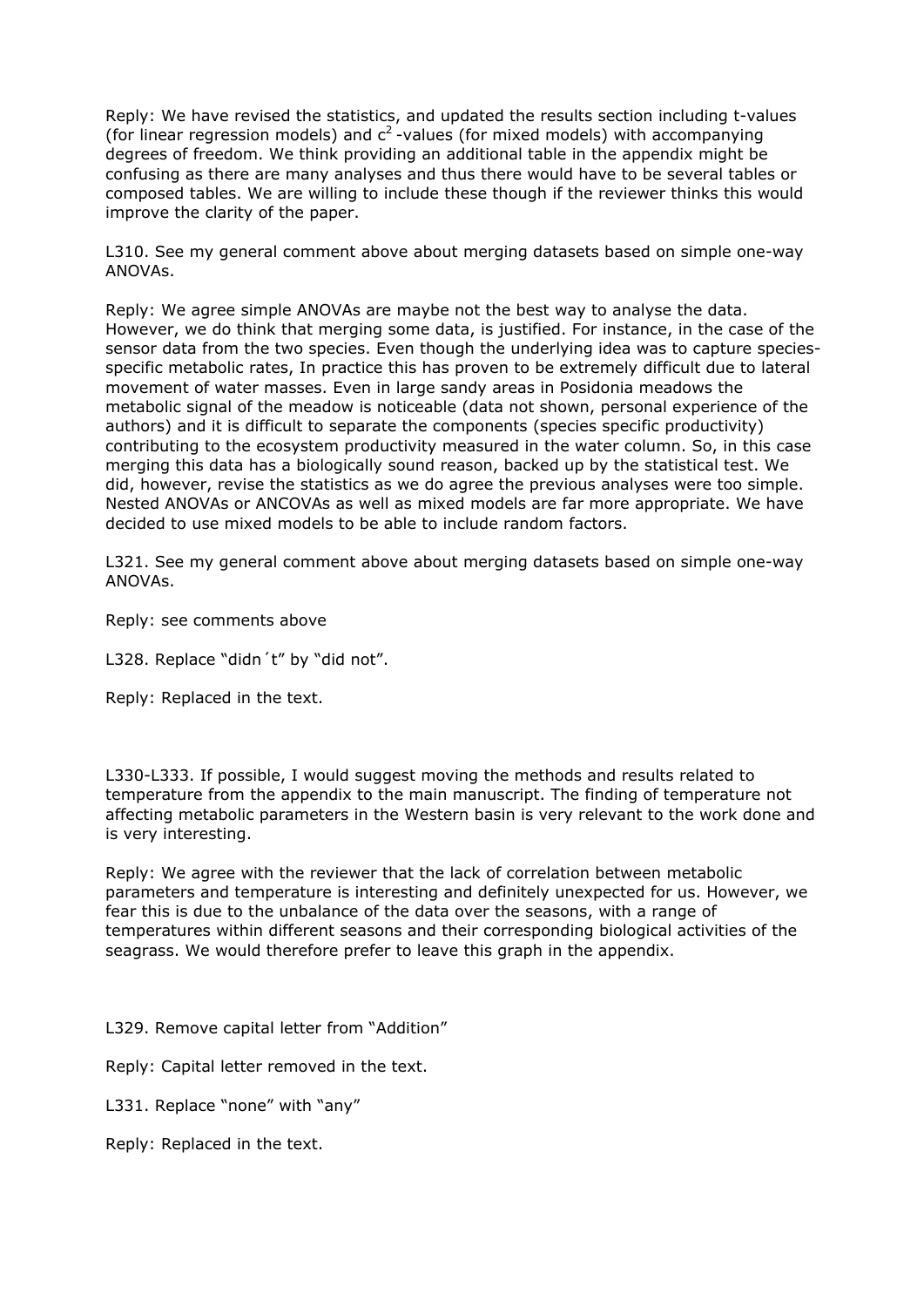L346. I would suggest removing "and act as carbon sinks" as this was not studied.

Reply: Removed from the text.

L365. Replace "didn't" by "did not"

Reply: Replaced in the text.

L369. "Except for the summer" hangs alone and it is difficult to know what it means.

Reply: Thank you for the remark, removed in the text.

L373. See my general comment above about merging datasets based on simple one-way ANOVAs.

Reply: as commented above

L375. Keep consistency on the number of decimals used for each parameter.

Reply: Corrected in the text.

#### **Discussion**

General comment: There are results (I believe from the logistic regressions) written in the Discussion section that should be moved to the Results. Also, it would help the readers to have a first paragraph on the discussion with the take-home message**.**

### **Reply: We appreciate your comment. Some of the results presented in the discussion section have been added in the results section. In addition, a first paragraph in the discussion with the take-home message have been added.**

L413. Replace "didn't" by "did not"

Reply: Replaced in the text.

L417. This statement about the 10m distance among seagrass meadows is very confusing. From Table 1, only two sites presented both species. Please clarify what do you mean here.

Reply: Thank you for the remark, clarification added in the text.

L423. Replace "didn't" by "did not"

Reply: Replaced in the text.

L430. I would suggest removing "and act as carbon sinks".

Reply: Removed in the text.

L432. Keep consistency in the use of acronyms.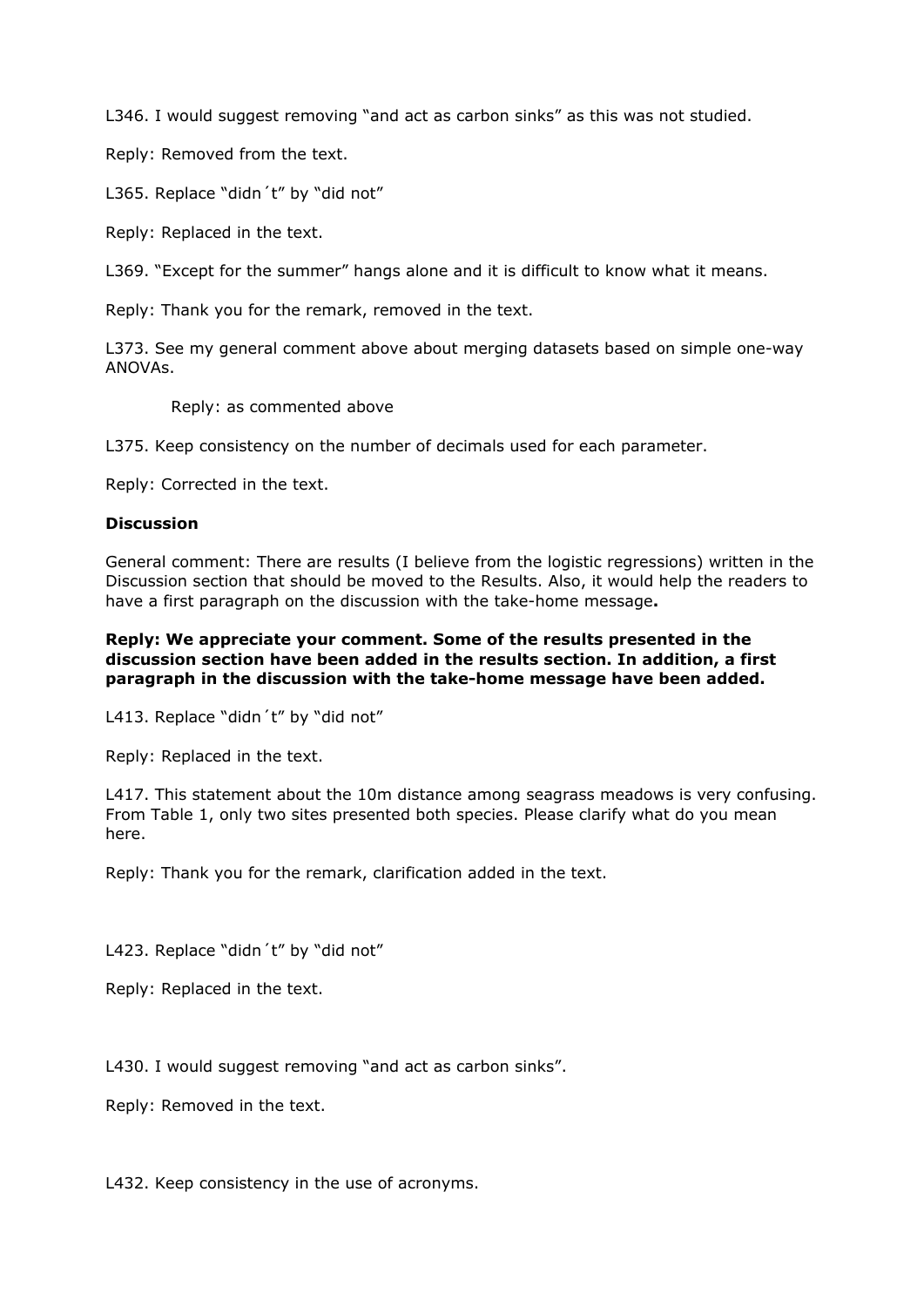Reply: We appreciate your comment and revised all the acronyms in the text.

L439. These results are not presented anywhere.

Reply: Thank you for pointing this out. Results have been included in the Results section.

L440 – L447. These results need to be presented in the Results section

Reply: We appreciate your comment. These results have been included in the Results section.

L441. Add space after comma, and remove dot before comma

Reply: Thank you for the remark, corrected in the text.

L446. The results of the biotic parameters related to metabolism are really surprising and it would be interesting to discuss them further.

Reply: As mentioned in the text, biotic parameters like shoot density and biomass were not determinant for GPP, CR nor NCP (p>0.1), which underlines the effect of lateral advection and mixing of water masses influencing the net signal measured by the multiparametric probes. However, we appreciate your comment and believe that this could be included in further studies with more available biotic data in order to see if there is more dependence.

L454 Replace "wasn't" by "was not"

Reply: Replaced in the text.

L455. See my comment in methods about the bibliographic research. Does this mean that no benthic chambers have ever been used in C. nodosa in the Eastern basin? If this is the case, the results presented in this work are even more important and this should be highlighted as one of the outcomes.

Reply: We found data on benthic chambers for *Posidonia oceanica* used in the Eastern basin in the publication by Apostolaki et al., 2010, we included the reference below. On the other hand, we did not find published data in the Eastern basin with sensors neither for *P.oceanica* or *C.nodosa.* 

Apostolaki, E. T., Holmer, M., Marbà, N., & Karakassis, I. (2010). Metabolic imbalance in coastal vegetated (*Posidonia oceanica*) and unvegetated benthic ecosystems. *Ecosystems, 13*(3), 459-471.

L458. Replace dot by comma

Reply: Replaced in the text.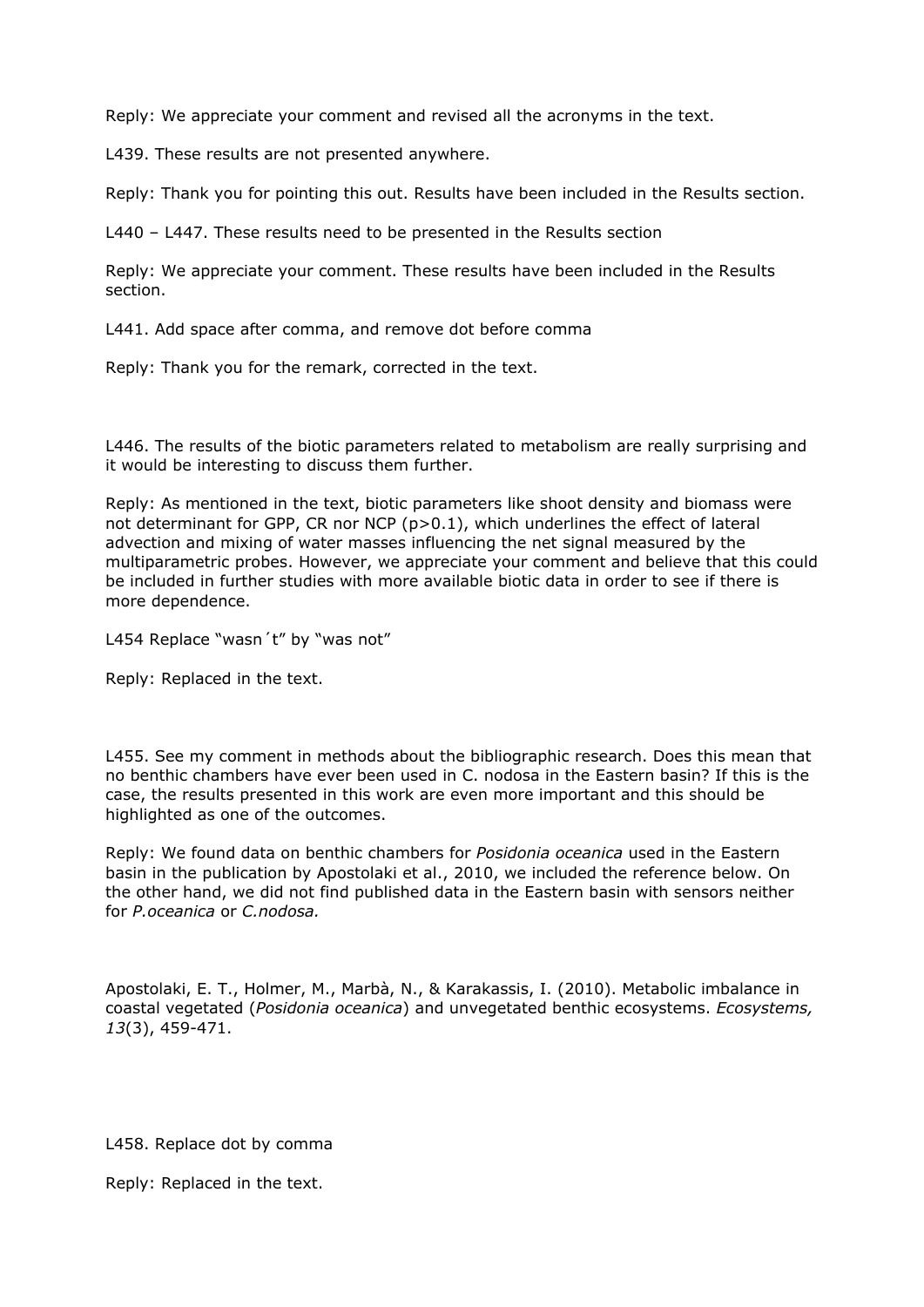L459. Avoid repeating results in the discussion section.

Reply: Removed in the text.

L471. Please cite the correspondent literature.

Reply: Clarified in the text.

L486. Remove dot after column

Reply: Dot removed from the text.

L515. Replace "didn't" by "did not"

Reply: Replaced in the text.

L518. Remove "a" before "more".

Reply: Removed from the text.

L544. Remove "prevention"

Reply: Removed from the text.

### **Appendices**

Appendix B is really scattered and the results of the higher GPP with depth seem to be driven by only 1 depth (15m). Is this only driven by one site?

Reply: Thank you for the remark. We agree there is a high variability in the data. To clarify, the GPP values at 15m depth are measured at the same site for 11 consecutive days and we consider them relatively robust. The significant relationship of GPP with depth holds for the new statistical analysis, which is why we have decided to keep the figure.

Appendix D. remove capital letter from oceanica.

Reply: Thank you for the remark, format changed in the text.

Apostolaki, E. T., Holmer, M., Marbà, N., & Karakassis, I. (2010). Metabolic imbalance in coastal vegetated (*Posidonia oceanica)* and unvegetated benthic ecosystems. *Ecosystems,*